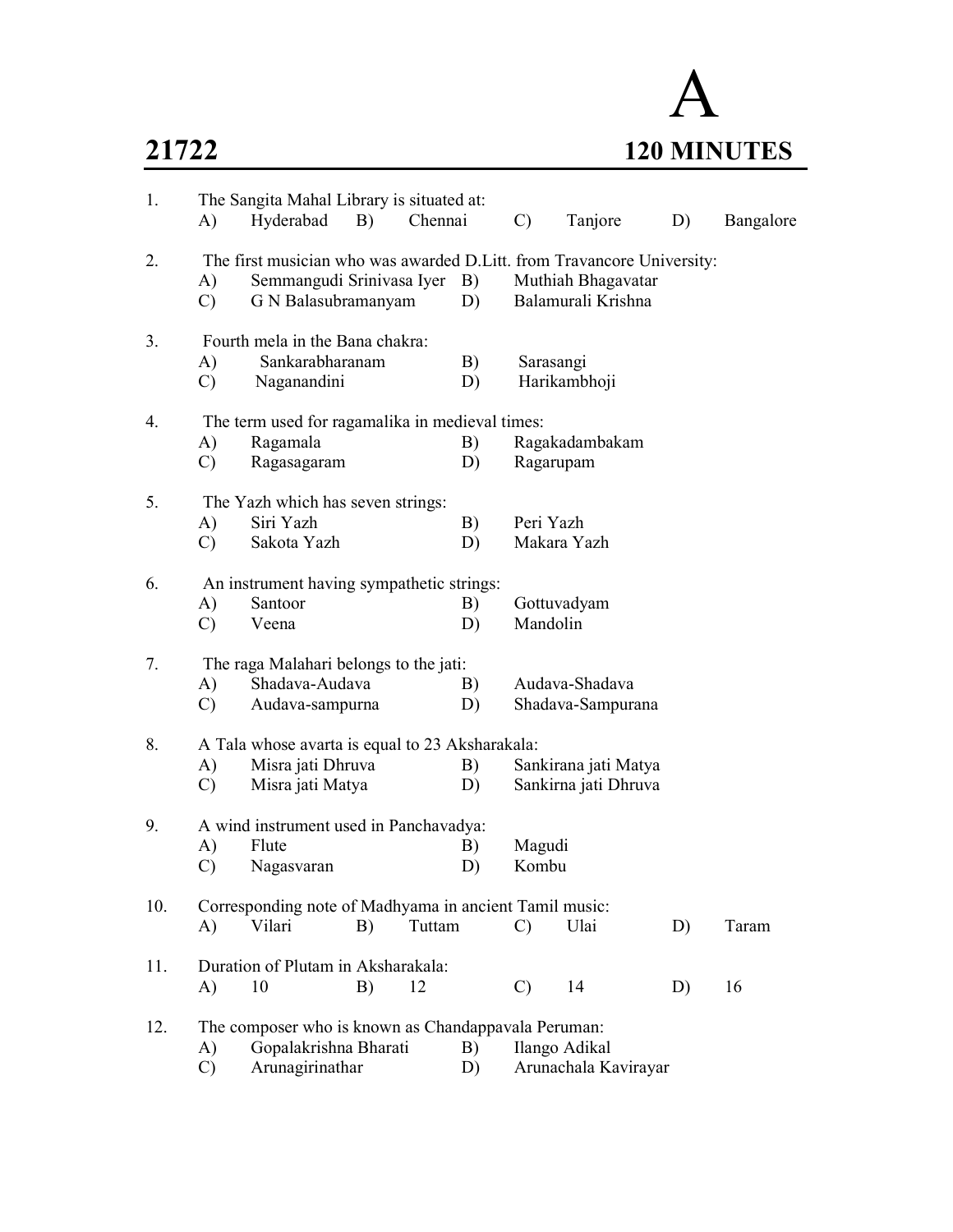| 13. |               | Kriyanga Panchavadya is used in:                                 |            |               |                       |    |         |
|-----|---------------|------------------------------------------------------------------|------------|---------------|-----------------------|----|---------|
|     | A)            | Stage performance                                                | B)         |               | Annual festivals      |    |         |
|     | $\mathcal{C}$ | Folk Arts                                                        | D)         |               | Temple rituals        |    |         |
| 14  |               | Prasanna madhya is a:                                            |            |               |                       |    |         |
|     | A)            | Vadya<br>B)                                                      | Alankara   | $\mathcal{C}$ | Raga                  | D) | Tala    |
| 15. |               | Kharaharapriya was known as------in Asampurna mela nomenclature: |            |               |                       |    |         |
|     | A)            | Harikedaragaula                                                  | B)         | Kafi          |                       |    |         |
|     | $\mathcal{C}$ | Sreeraga                                                         | D)         | Vegavahini    |                       |    |         |
| 16. |               | The Dhaivata murchana of Mohanam:                                |            |               |                       |    |         |
|     | A)            | Hindolam                                                         | B)         |               | Madhyamavati          |    |         |
|     | $\mathcal{C}$ | Suddha Saveri                                                    | D)         |               | Suddha Dhanyasi       |    |         |
| 17. |               | The Mudra of Kshetrajna:                                         |            |               |                       |    |         |
|     | A)            | Muvvagopala                                                      | B)         | Gopaladasa    |                       |    |         |
|     | $\mathcal{C}$ | Balagopala                                                       | D)         | Venkatesa     |                       |    |         |
| 18. |               | Samgraha Chudamani is written by:                                |            |               |                       |    |         |
|     | A)            | Parsvadeva                                                       | B)         |               | Govinda Dikshitar     |    |         |
|     | $\mathcal{C}$ | Govindacharya                                                    | D)         |               | Somesvara             |    |         |
| 19. |               | The term which orchestra was known in ancient music              |            |               |                       |    |         |
|     | A)            | Kutapa                                                           | B)         | Suchita       |                       |    |         |
|     | $\mathcal{C}$ | Chinnamelam                                                      | D)         | Murchana      |                       |    |         |
| 20. |               | The raga which is suitable for portraying Hasya rasa:            |            |               |                       |    |         |
|     | A)            | Madhyamavati                                                     | B)         | Sahana        |                       |    |         |
|     | $\mathcal{C}$ | Vasanta                                                          | D)         | Bilahari      |                       |    |         |
| 21. |               | The 72 Mela ragamalika was composed by:                          |            |               |                       |    |         |
|     | A)            | Ramaswami Sivan                                                  | B)         |               | Maha Vaidyanatha Iyer |    |         |
|     | $\mathcal{C}$ | Patnam Subramanya Iyer                                           | D)         |               | Ramaswami Dikshitar   |    |         |
| 22. |               | An Ubhaya vakra raga:                                            |            |               |                       |    |         |
|     | A)            | Kedaragaula                                                      | B)         | Vasanta       |                       |    |         |
|     | $\mathcal{C}$ | Purvi kalyani                                                    | D)         | Ritigaula     |                       |    |         |
| 23. |               | Aditya-Ma is the mela sankhya of:                                |            |               |                       |    |         |
|     | A)            | Rasikapriya<br>B)                                                | Visvambari | $\mathcal{C}$ | Chitrambari           | D) | Kosalam |
| 24. |               | Sarasangi's mela sankhya:                                        |            |               |                       |    |         |
|     | A)            | Sa Ri Gu Ma Pa Dha Nu                                            | B)         |               | Sa Ri Gu Ma Pa Dhi Nu |    |         |
|     | $\mathcal{C}$ | Sa Ri Gu Ma Pa Dhi Ni                                            | D)         |               | Sa Ri Gu Ma Pa Dha Ni |    |         |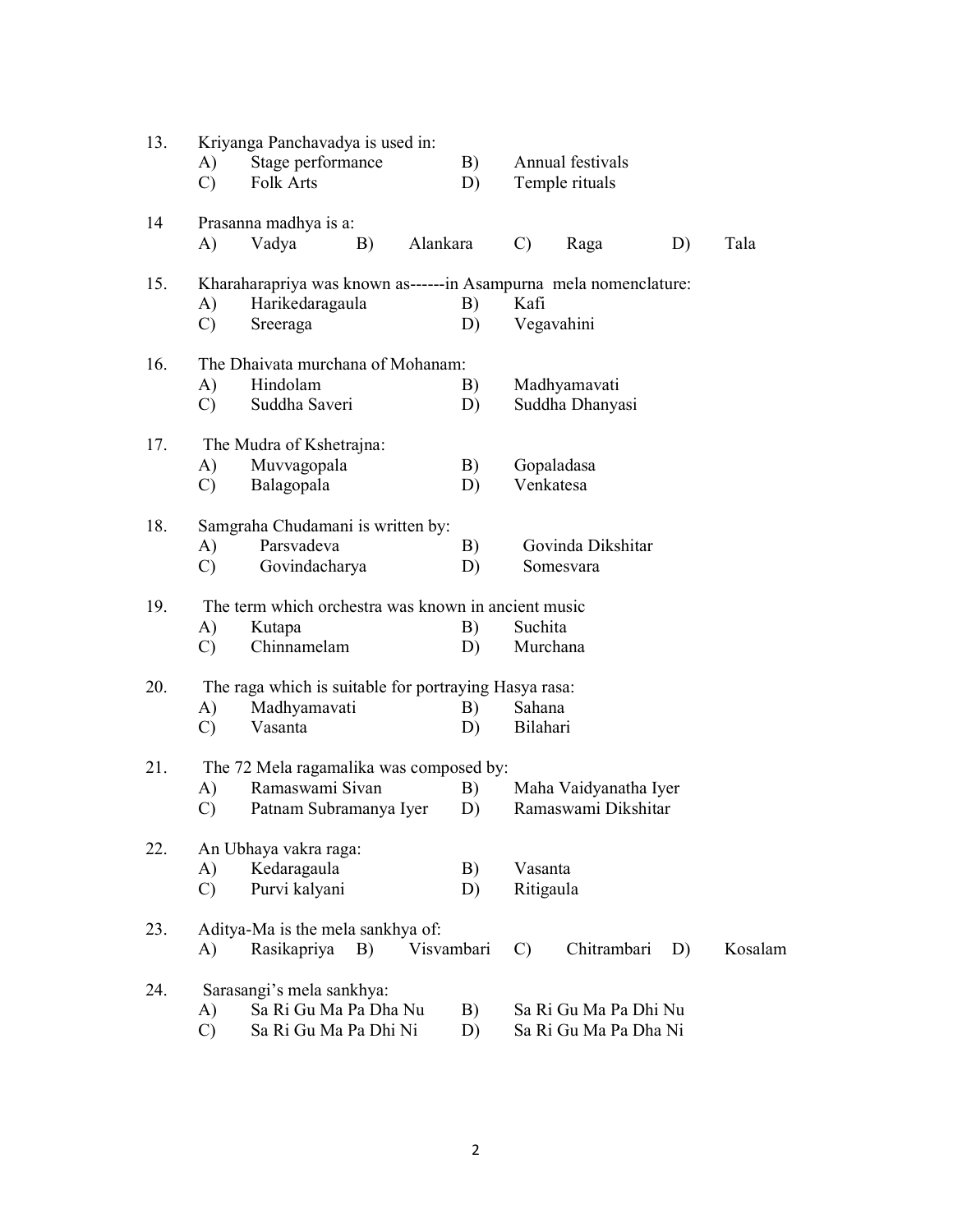| 25. | in 1919:      |                                                                |    |         |          | First University which introduced Indian music as a special subject in the curriculum |                                       |    |           |  |  |  |
|-----|---------------|----------------------------------------------------------------|----|---------|----------|---------------------------------------------------------------------------------------|---------------------------------------|----|-----------|--|--|--|
|     | A)<br>C)      | <b>Bombay University</b><br>Madras University                  |    |         | B)<br>D) |                                                                                       | Delhi University<br>Kerala University |    |           |  |  |  |
| 26. |               | The composer who is known as the father of Padas:              |    |         |          |                                                                                       |                                       |    |           |  |  |  |
|     | A)            | Narayana Tirthar                                               |    |         | B)       | Kshetrajnar                                                                           |                                       |    |           |  |  |  |
|     | $\mathcal{C}$ | Dharmapuri Subbarayar                                          |    |         | D)       |                                                                                       | Virabhadrayya                         |    |           |  |  |  |
| 27. |               | A post-Trinity composer:                                       |    |         |          |                                                                                       |                                       |    |           |  |  |  |
|     | A)            | Annamacharya                                                   |    |         | B)       |                                                                                       | Bhadrachalam Ramdas                   |    |           |  |  |  |
|     | $\mathcal{C}$ | Jayadeva                                                       |    |         | D)       |                                                                                       | Gopalakrishna Bharati                 |    |           |  |  |  |
| 28. |               | A tala having two laghus:                                      |    |         |          |                                                                                       |                                       |    |           |  |  |  |
|     | A)            | Dhruva                                                         | B) | Matya   |          | $\mathcal{C}$                                                                         | Rupaka                                | D) | Jhampa    |  |  |  |
| 29. |               | Frequency is related to:                                       |    |         |          |                                                                                       |                                       |    |           |  |  |  |
|     | A)            | Pitch                                                          | B) | Timbre  |          | $\mathcal{C}$                                                                         | Amplitude                             | D) | Loudness  |  |  |  |
| 30. |               | Singing based on a single note is known as----in Vedic period: |    |         |          |                                                                                       |                                       |    |           |  |  |  |
|     | A)            | Samika                                                         | B) | Archika |          | $\mathcal{C}$                                                                         | Gathika                               | D) | Chaturtha |  |  |  |
| 31. |               | Number of Rishabhapriya in the 72 melakarta scheme:            |    |         |          |                                                                                       |                                       |    |           |  |  |  |
|     | A)            | 52                                                             | B) | 62      |          | $\mathcal{C}$                                                                         | 72                                    | D) | 42        |  |  |  |
| 32. |               | A Pratimadhyama Audava raga:                                   |    |         |          |                                                                                       |                                       |    |           |  |  |  |
|     | A)            | Sunadavinodini                                                 |    |         |          | B)                                                                                    | Sreeranjani                           |    |           |  |  |  |
|     | C)            | Madhyamavati                                                   |    |         |          | D)                                                                                    | Hamsanandi                            |    |           |  |  |  |
| 33. |               | An instrument which is known as Nasayantra:                    |    |         |          |                                                                                       |                                       |    |           |  |  |  |
|     | A)            | Magudi                                                         | B) | Flute   |          | $\mathcal{C}$                                                                         | Nagasvaran                            | D) | Shehnai   |  |  |  |
| 34. |               | Sympathetic overtones produced in musical instruments:         |    |         |          |                                                                                       |                                       |    |           |  |  |  |
|     | A)            | Upper partials                                                 |    |         | B)       |                                                                                       | Amplitude                             |    |           |  |  |  |
|     | C)            | Harmonics                                                      |    |         | D)       |                                                                                       | Symphony                              |    |           |  |  |  |
| 35. |               | Sangita Kalpadrumam is written by:                             |    |         |          |                                                                                       |                                       |    |           |  |  |  |
|     | A)            | Attur Krishna Pisharodi                                        |    |         | B)       |                                                                                       | Ramaswami Sivan                       |    |           |  |  |  |
|     | $\mathcal{C}$ | Muthiah Bhagavatar                                             |    |         | D)       |                                                                                       | Govinda Dikshitar                     |    |           |  |  |  |
| 36. |               | National instrument of India:                                  |    |         |          |                                                                                       |                                       |    |           |  |  |  |
|     | A)            | Sarod                                                          | B) | Sitar   |          | $\mathcal{C}$                                                                         | Veena                                 | D) | Mridangam |  |  |  |
| 37. |               | The Mela sankhya of Shanmukhapriya:                            |    |         |          |                                                                                       |                                       |    |           |  |  |  |
|     | A)            | Disi-Ma                                                        | B) | Disi-Go |          | $\mathcal{C}$                                                                         | Disi-Bhu                              | D) | Disi-Sri  |  |  |  |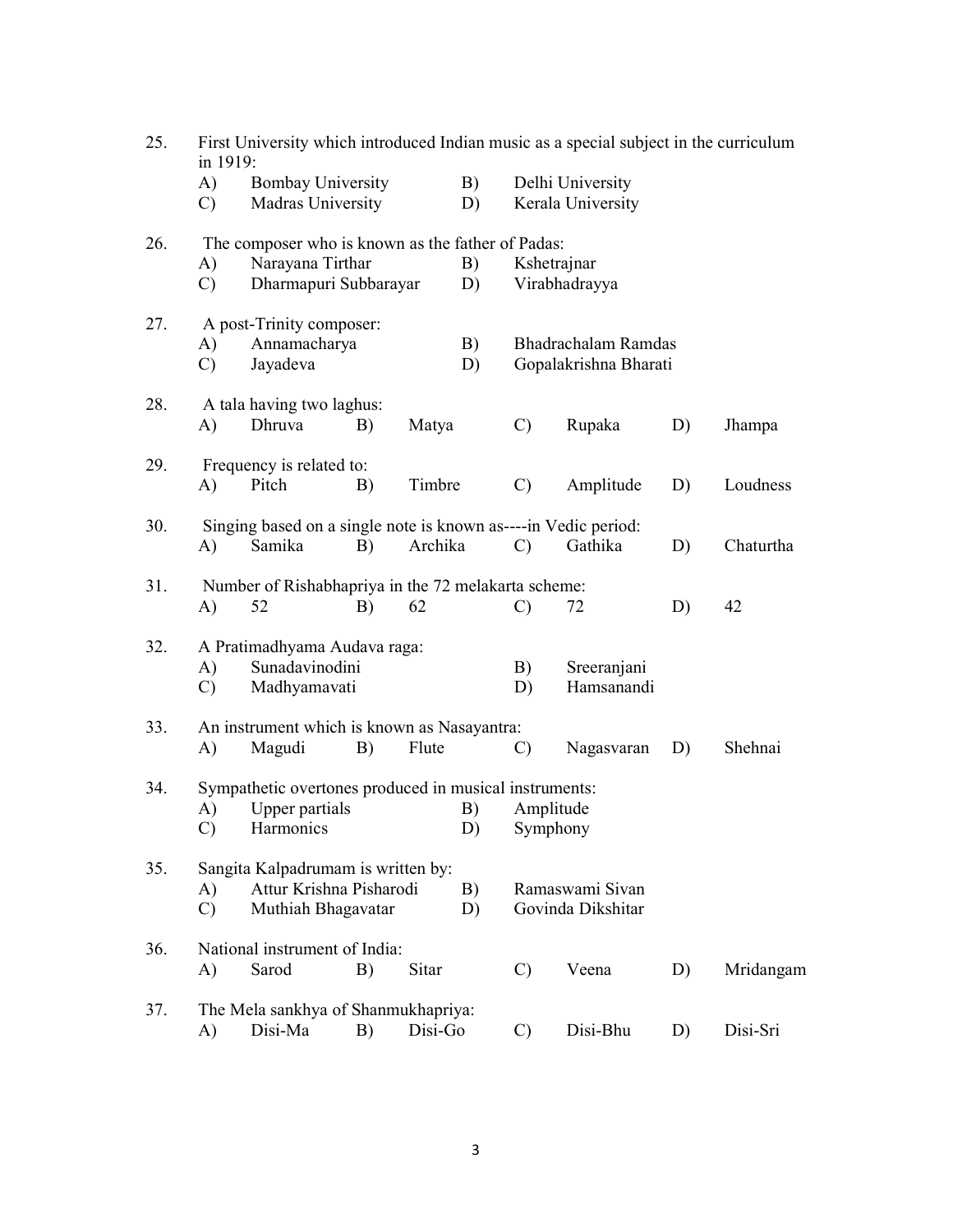| 38. |               | Asavari Thaat corresponds to:                                                                     |    |      |          |               |                       |    |      |
|-----|---------------|---------------------------------------------------------------------------------------------------|----|------|----------|---------------|-----------------------|----|------|
|     | A)            | Kharaharapriya                                                                                    |    |      | B)       |               | Natabhairavi          |    |      |
|     | $\mathcal{C}$ | Hanumatodi                                                                                        |    |      | D)       |               | Gamanasrama           |    |      |
| 39. |               | The resultant mela when the Kakali Nishada is changed into Kaisiki nishada of<br>Mayamalavagaula: |    |      |          |               |                       |    |      |
|     | A)            | Chakravakam                                                                                       |    |      | B)       |               | Suryakantam           |    |      |
|     | $\mathcal{C}$ | Vakulabharanam                                                                                    |    |      | D)       |               | Gayakapriya           |    |      |
| 40. |               | The composer who composed the svarajati, 'Sambasivayanave' in Khamas raga:                        |    |      |          |               |                       |    |      |
|     | A)            | Vina Kuppayyar                                                                                    |    |      | B)       |               | Chinnikrishnadasa     |    |      |
|     | $\mathcal{C}$ | Purandara Dasa                                                                                    |    |      | D)       |               | Dharmapuri Subbarayar |    |      |
| 41. |               | The earliest musical composition in the history of Indian music:                                  |    |      |          |               |                       |    |      |
|     | A)            | Tevaram                                                                                           |    |      | B)       | Tirupugazh    |                       |    |      |
|     | $\mathcal{C}$ | Tiruppavai                                                                                        |    |      | D)       |               | Tiruvempavai          |    |      |
| 42. |               | The principal instrument played in Panchavadya:                                                   |    |      |          |               |                       |    |      |
|     | A)            | Timila                                                                                            |    |      | B)       | Maddalam      |                       |    |      |
|     | $\mathcal{C}$ | Chenda                                                                                            |    |      | D)       | Kuzhal        |                       |    |      |
| 43. |               | A tala begins with Drutam:                                                                        |    |      |          |               |                       |    |      |
|     | A)            | Triputa                                                                                           |    |      | B)       |               | Khanda chapu          |    |      |
|     | $\mathcal{C}$ | Rupakam                                                                                           |    |      | D)       | Tisra chapu   |                       |    |      |
|     |               |                                                                                                   |    |      |          |               |                       |    |      |
| 44. |               | Janaka raga of Ritigaula:                                                                         |    |      |          |               |                       |    |      |
|     | A)            | Kharaharapriya                                                                                    |    |      | B)       |               | Natabhairavi          |    |      |
|     | $\mathcal{C}$ | Harikambhoji                                                                                      |    |      | D)       |               | Sankarabharanam       |    |      |
| 45. |               | Samanya Gita is known as:                                                                         |    |      |          |               |                       |    |      |
|     | A)            | Lakshana gita                                                                                     |    |      | B)       |               | Sampradaya gita       |    |      |
|     | $\mathcal{C}$ | Pillari gita                                                                                      |    |      | D)       |               | Raganga gita          |    |      |
| 46. |               | Number of Anya svaras occur in the raga, Kapi:                                                    |    |      |          |               |                       |    |      |
|     |               | A) One B)                                                                                         |    |      | $Two$ C) |               | Three                 | D) | Four |
| 47. |               | A Minor tone is equivalent to:                                                                    |    |      |          |               |                       |    |      |
|     | A)            | Tisruti interval                                                                                  |    |      | B)       |               | Chatusruti interval   |    |      |
|     | $\mathcal{C}$ | Ekasruti interval                                                                                 |    |      | D)       |               | Dvisruti interval     |    |      |
| 48. |               | Number of Vivadi melas among 72 Melakartas:                                                       |    |      |          |               |                       |    |      |
|     | A)            | 36                                                                                                | B) | 40   |          | $\mathcal{C}$ | 38                    | D) | 42   |
| 49. |               | The chakra to which the mela, Dheera Sankarabharanam belongs:                                     |    |      |          |               |                       |    |      |
|     | A)            | Agni                                                                                              | B) | Veda |          | $\mathcal{C}$ | Bana                  | D) | Ritu |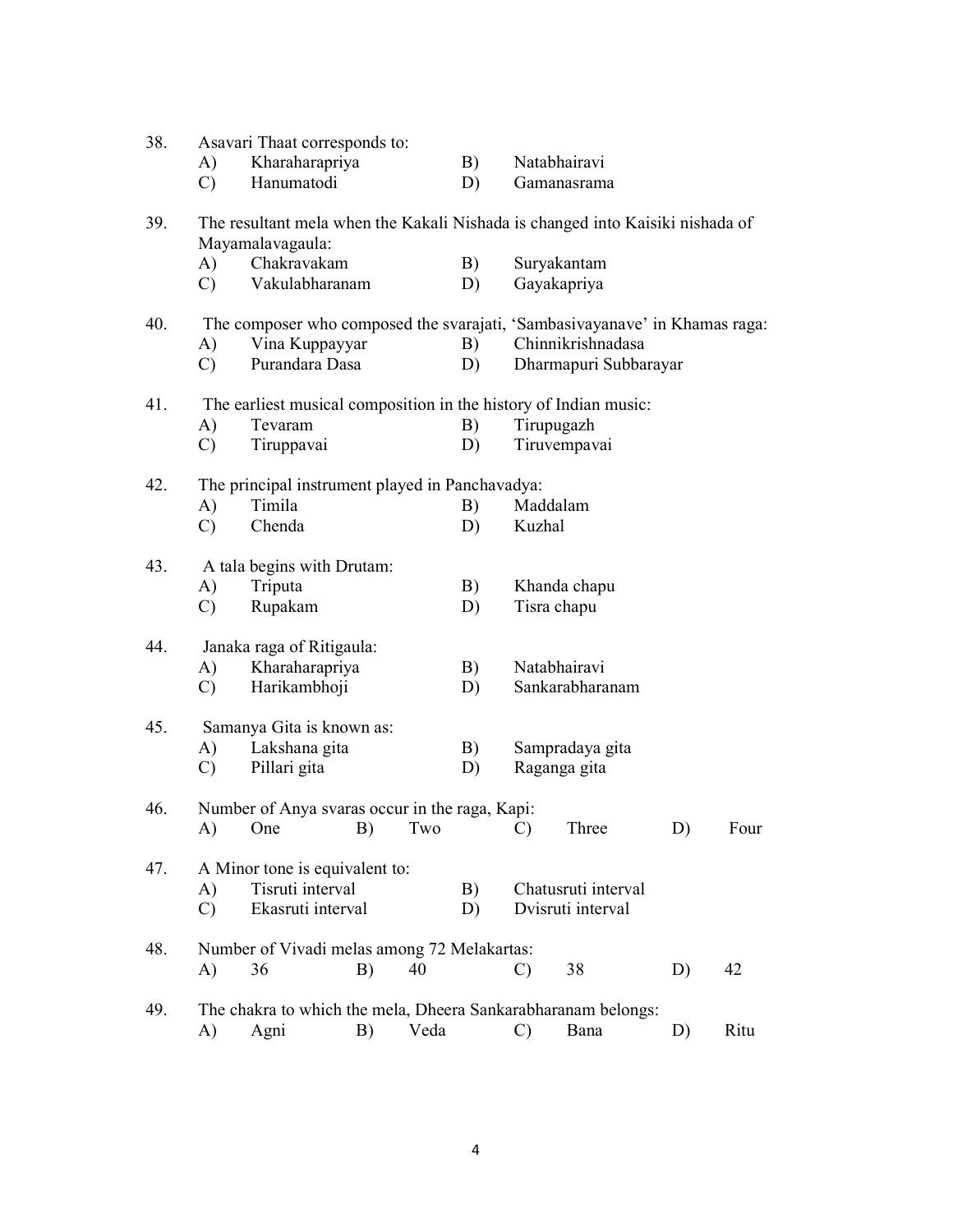| 50. | A)<br>$\mathcal{C}$ | The resultant mela when the Ga and Ni are raised a semitone of Kharaharapriya:<br>Gaurimanohari<br>Harikambhoji             |           | B)<br>D) |               | Varuna priya<br>Sankarabharanam         |    |          |
|-----|---------------------|-----------------------------------------------------------------------------------------------------------------------------|-----------|----------|---------------|-----------------------------------------|----|----------|
| 51. | A)                  | A raga which belongs to Dvitiya Ghanapanchakam:<br>Kedaragaula B)                                                           | Bouli     |          | $\mathcal{C}$ | Saranga                                 | D) | Saveri   |
| 52. | A)<br>$\mathcal{C}$ | The first work in which the ragas are classified into male, female and Napumsaka:<br>Sangita Ratnakara<br>Sangita Makaranda |           | B)<br>D) |               | Sangita Parijata<br>Sangita Rajam       |    |          |
| 53. | A)                  | The tala which corresponds the Adi tala in Kathakali music:<br>Champa<br>B)                                                 | Atanta    |          | $\mathcal{C}$ | Panchari                                | D) | Chempata |
| 54. | A)<br>$\mathcal{C}$ | Instrument made of stone:<br>Membranophone<br>Idiophone                                                                     |           | B)<br>D) |               | Autophone<br>Lithophone                 |    |          |
| 55. | A)<br>$\mathcal{C}$ | The ending note in a phrase or Sanchara of a raga:<br>Nyasa svara<br>Amsa svara                                             |           | B)<br>D) |               | Graha svara<br>Vadi svara               |    |          |
| 56. | A)                  | A musical form which is sung to solfa syllables only<br>B)<br>Jatisvaram                                                    | Svarajati |          | $\mathcal{C}$ | Gitam                                   | D) | Varnam   |
| 57. | A)<br>$\mathcal{C}$ | The composer who composed Chaturdasa Ragamalika :<br>Tyagaraja<br>Muthuswami Dikshitar                                      |           | B)<br>D) |               | Swati Tirunal<br>Syama Sastri           |    |          |
| 58. | A)                  | The chakra to which the mela, Dharmavati belong:<br>Rishi<br>B)                                                             | Disi      |          | $\mathcal{C}$ | Rudra                                   | D) | Aditya   |
| 59. | A)<br>C)            | Author of Bhakti Manjari:<br>Tyagaraja<br>Swati Tirunal                                                                     |           | B)<br>D) | Andal         | Muthuswami Dikshitar                    |    |          |
| 60. | A)<br>$\mathcal{C}$ | An example for Sampurna-Shadava raga:<br>Ravichandrika<br>Bhairavam                                                         |           | B)<br>D) | Sreeraga      | Nalinakanti                             |    |          |
| 61. | A)<br>$\mathcal{C}$ | The only Tillana in Simhanandana tala was composed by :<br>Pattnam Subramanya Iyer<br>Ramaswami Sivan                       |           | B)<br>D) |               | Maha Vaidyanatha Iyer<br>Viva Kuppayyar |    |          |
| 62. | A)<br>$\mathcal{C}$ | The tala which is used in temple rituals<br>Desadi tala<br>Navasandhi tala                                                  |           | B)<br>D) | Margi tala    | Madhyadi tala                           |    |          |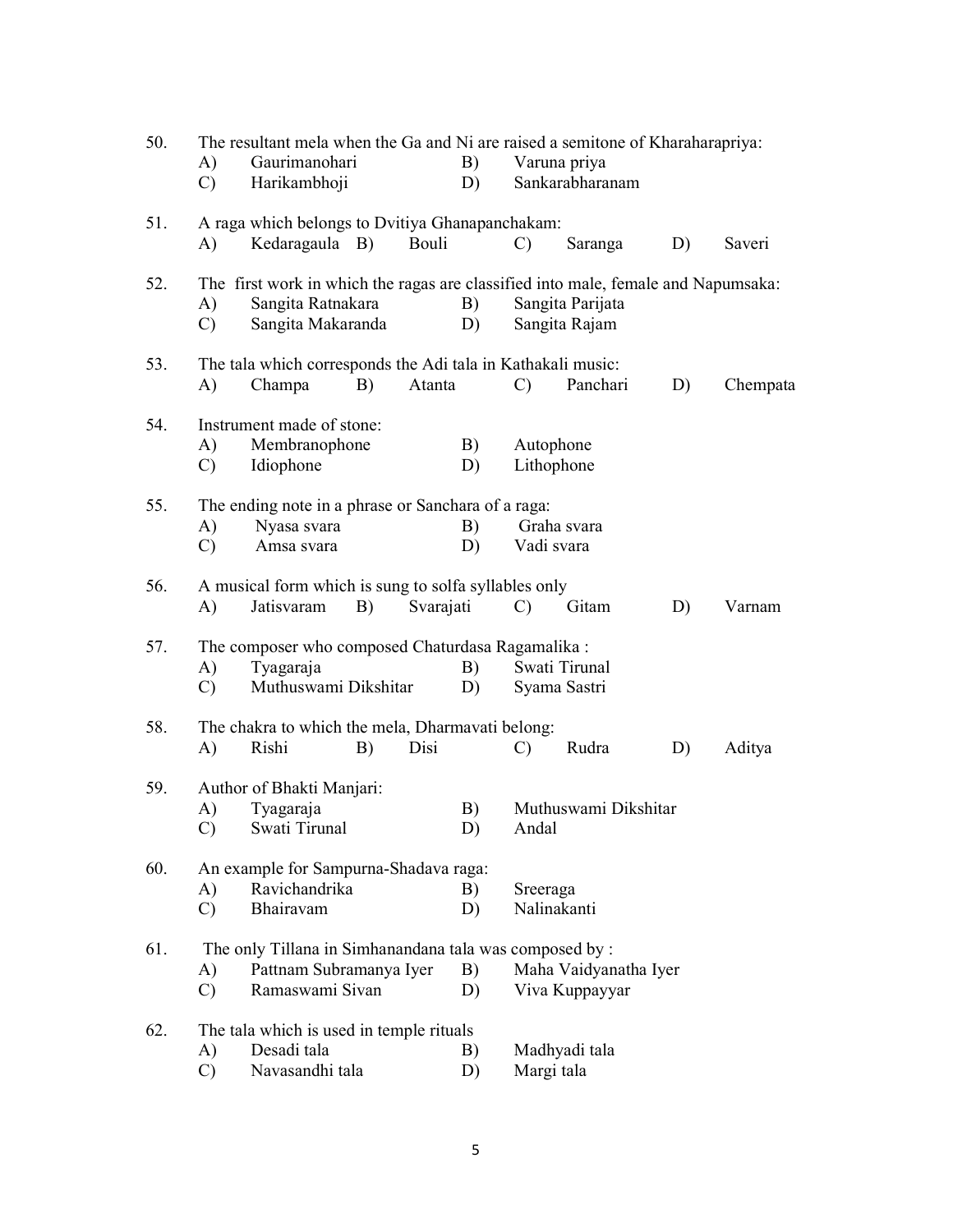| 63. |                               | Tanam precedes a ----.                                |    |                                                     |               |                         |    |              |  |  |  |  |  |
|-----|-------------------------------|-------------------------------------------------------|----|-----------------------------------------------------|---------------|-------------------------|----|--------------|--|--|--|--|--|
|     | A)                            | Kriti                                                 | B) | Varnam                                              | $\mathcal{C}$ | Tillana                 | D) | Pallavi      |  |  |  |  |  |
| 64. |                               | Pick up the allied ragas:                             |    |                                                     |               |                         |    |              |  |  |  |  |  |
|     | A)                            | Sankarabharanam                                       |    | Kalyani                                             |               |                         |    |              |  |  |  |  |  |
|     | B)                            | Darbar                                                |    | Nayaki                                              |               |                         |    |              |  |  |  |  |  |
|     | $\mathcal{C}$                 | Madhyamavati                                          |    |                                                     | Sreeraga      |                         |    |              |  |  |  |  |  |
|     | D)                            | Kannada                                               |    | Kanada                                              |               |                         |    |              |  |  |  |  |  |
| 65. |                               |                                                       |    | Svaras are divided in tempered scale on this basis: |               |                         |    |              |  |  |  |  |  |
|     | A)                            | Major tone                                            | B) | Semi tone                                           | $\mathcal{C}$ | Minor tone              | D) | Half tone    |  |  |  |  |  |
| 66. |                               | Sita Rama Vijayam' of Tyagaraja is a:                 |    |                                                     |               |                         |    |              |  |  |  |  |  |
|     | A)                            | Opera                                                 |    | B)                                                  | Kriti         |                         |    |              |  |  |  |  |  |
|     | $\mathcal{C}$                 | Vibhakti kirtana                                      |    | D)                                                  |               | Utsava sampradaya kriti |    |              |  |  |  |  |  |
| 67. |                               | Corresponding Thaat of Gamanasrama:                   |    |                                                     |               |                         |    |              |  |  |  |  |  |
|     | A)                            | Asavari                                               | B) | Marwa                                               | $\mathcal{C}$ | Poorvi                  | D) | Kafi         |  |  |  |  |  |
| 68. |                               | Arabhi is a janya of:                                 |    |                                                     |               |                         |    |              |  |  |  |  |  |
|     | A)                            | Sarasangi                                             |    | B)                                                  |               | Sankarabharanam         |    |              |  |  |  |  |  |
|     | $\mathcal{C}$                 | Charukesi                                             |    | D)                                                  |               | Chakravakam             |    |              |  |  |  |  |  |
| 69. |                               | Choose the oldest musical form:                       |    |                                                     |               |                         |    |              |  |  |  |  |  |
|     | A)                            | Varna                                                 | B) | Prabandha                                           | $\mathcal{C}$ | Ashtapadi               | D) | Dhrupad      |  |  |  |  |  |
| 70. |                               | The earliest landmark in the history of Indian music: |    |                                                     |               |                         |    |              |  |  |  |  |  |
|     | A)                            | Emergence of solfa syllables                          |    |                                                     |               |                         |    |              |  |  |  |  |  |
|     | B)                            | 72 melakarta scheme                                   |    |                                                     |               |                         |    |              |  |  |  |  |  |
|     | $\mathcal{C}$                 | Emergence of tala system                              |    |                                                     |               |                         |    |              |  |  |  |  |  |
|     | D)                            | Emergence of raga system                              |    |                                                     |               |                         |    |              |  |  |  |  |  |
| 71. | Foreign note used in Saranga: |                                                       |    |                                                     |               |                         |    |              |  |  |  |  |  |
|     | A)                            | Prati madhyama                                        |    | B)                                                  |               | Suddha dhaivata         |    |              |  |  |  |  |  |
|     | $\mathbf{C}$ )                | Suddha Madhyama                                       |    | D)                                                  |               | Chatusruti dhaivata     |    |              |  |  |  |  |  |
| 72. |                               |                                                       |    | The corresponding Hindustani raga of Suddha Saveri: |               |                         |    |              |  |  |  |  |  |
|     | A)                            | Madhukauns                                            |    | B)                                                  | Malkauns      |                         |    |              |  |  |  |  |  |
|     | $\mathcal{C}$                 | Durga                                                 |    | D)                                                  | Peelu         |                         |    |              |  |  |  |  |  |
| 73. |                               | 'Atamoti galada ramayya' is in the raga:              |    |                                                     |               |                         |    |              |  |  |  |  |  |
|     | A)                            | Ritigaula                                             |    | B)                                                  |               | Mayamalavagaula         |    |              |  |  |  |  |  |
|     | $\mathcal{C}$                 | Sankarabharanam                                       |    | D)                                                  |               | Charukesi               |    |              |  |  |  |  |  |
| 74. |                               |                                                       |    | An instrument which was known as Udaka vadyam:      |               |                         |    |              |  |  |  |  |  |
|     | A)                            | Sitar                                                 | B) | Ghatom                                              | $\mathcal{C}$ | Nagasvaram              | D) | Jalatarangam |  |  |  |  |  |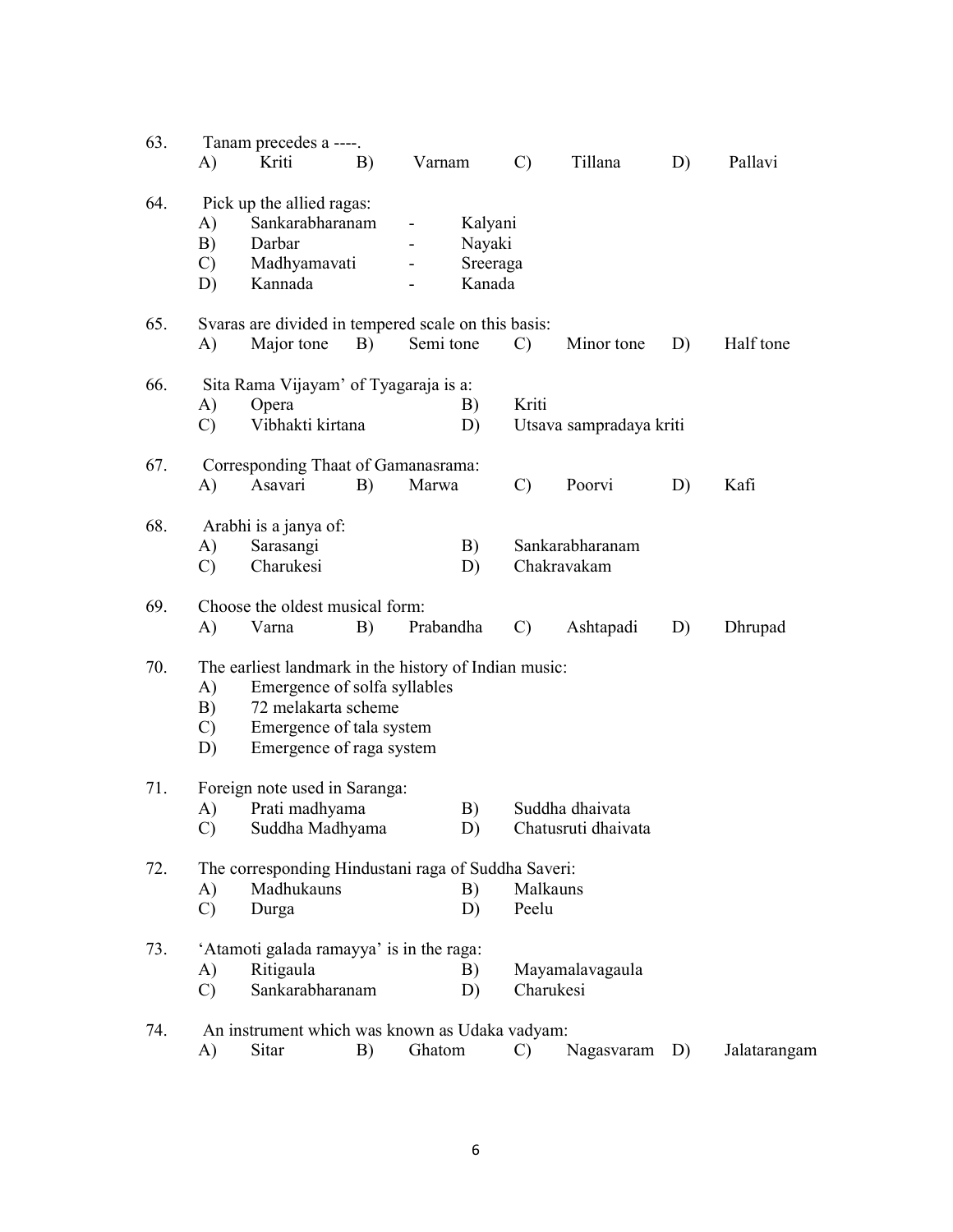| 75.        | A)<br>$\mathcal{C}$             | The stringed instruments are known in ancient Tamil music as:<br>Tolakaruvi<br>Njarambukaruvi                                                      |    |           | B)<br>D)        | Tulaikaruvi<br>Manikaruvi |                                                     |    |            |
|------------|---------------------------------|----------------------------------------------------------------------------------------------------------------------------------------------------|----|-----------|-----------------|---------------------------|-----------------------------------------------------|----|------------|
| 76.        | A)                              | Pick up the odd one out:<br>Violin                                                                                                                 | B) | Harmonium |                 | $\mathcal{C}$             | Veena                                               | D) | Sitar      |
| 77.        | A)                              | Akshrakala duration of Misrajati Rupaka tala:<br>7                                                                                                 | B) | 8         |                 | $\mathcal{C}$             | 9                                                   | D) | 10         |
| 78.        | A)<br>$\mathcal{C}$             | Pratimadhyama mela of Suryakantam:<br>Ramapriya<br>Latangi                                                                                         |    |           | B)<br>D)        |                           | Gamanasrama<br>Namanarayani                         |    |            |
| 79.        | A)                              | The concluding part of ancient Prabandha:<br>Udgraha                                                                                               | B) | Dhruva    |                 | $\mathcal{C}$             | Abhoga                                              | D) | Melapaka   |
| 80.        | A)                              | The corresponding name for Shadava ragas in ancient Tamil music:<br>Tiram                                                                          | B) |           | Panniyatiram C) |                           | Tiratiram                                           | D) | Pan        |
| 81.<br>82. | A)<br>$\mathcal{C}$             | Composer of Navaragamalika varnam:<br>Veena Kuppayyar<br>Pallavi Seshayyar<br>The musician who codified 10 Thaats:                                 |    |           |                 | B)<br>D)                  | Ramnad Srinivasa Iyengar<br>Pattnam Subramanya Iyer |    |            |
|            | A)<br>$\mathcal{C}$             | Tansen<br>Sadarang                                                                                                                                 |    |           | B)<br>D)        | Haridas                   | V N Bhatkhande                                      |    |            |
| 83.        | A)                              | The instrument which is associated to Lalgudi Jayaraman:<br>Veena                                                                                  | B) |           | Mridangam C)    |                           | Violin                                              | D) | Nagasvaram |
| 84.        | A)<br>C)                        | A prosodic beauty in which the same word is used in more than one sense:<br>Yamakam<br>Prasam                                                      |    |           | B)<br>D)        | Yati                      | Muhanantya prasam                                   |    |            |
| 85.        | A)<br>B)<br>$\mathcal{C}$<br>D) | Sangita Kalanidhi is given by:<br>Shanmukhananda Sabha-Mumbai<br>Music Academy - Chennai<br>Sangita Nataka Academy - Chennai<br>Tamil Isai Mandram |    |           |                 |                           |                                                     |    |            |
| 86.        | A)<br>$\mathcal{C}$             | The Anya svara figuring in Bilahari:<br>Kaisaki Nishada<br>Chatsruti Dhaivata                                                                      |    |           | B)<br>D)        |                           | Kakali Nishada<br>Suddha Dhaivata                   |    |            |
| 87.        | A)<br>$\mathcal{C}$             | The composer of Panchalinga sthala kritis :<br>Tyagaraja<br>Muthuswami Dikshitar                                                                   |    |           | B)<br>D)        |                           | Syama Sastri<br>Swati Tirunal                       |    |            |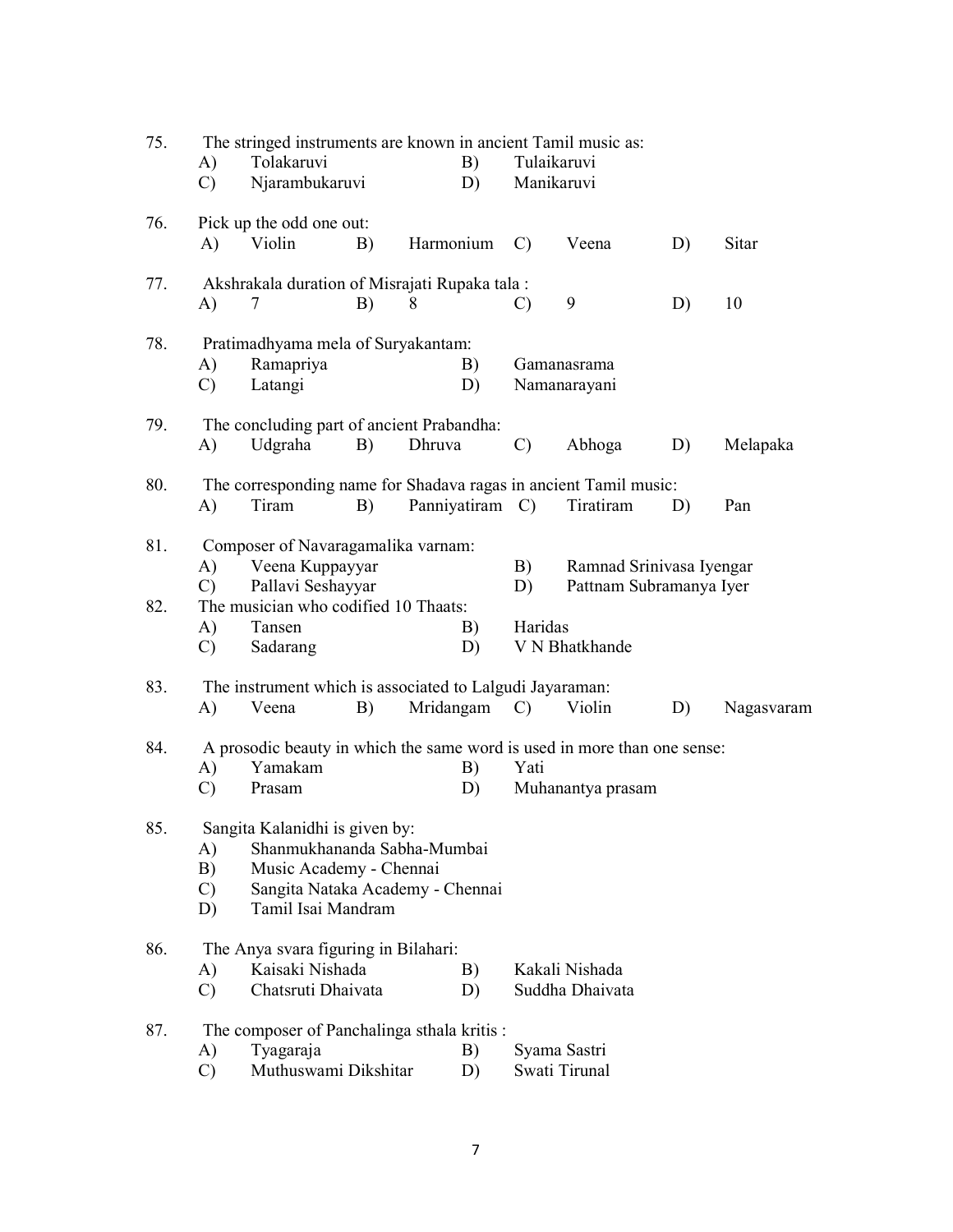| 88. | A raga having 4 svaras in the arohana and avarohana is called -----raga. |                                                                     |          |             |               |                        |    |             |  |  |  |
|-----|--------------------------------------------------------------------------|---------------------------------------------------------------------|----------|-------------|---------------|------------------------|----|-------------|--|--|--|
|     | A)                                                                       | Shadava                                                             |          | B)          |               | Svarantara             |    |             |  |  |  |
|     | $\mathcal{C}$                                                            | Audava                                                              |          | D)          |               | none of these          |    |             |  |  |  |
| 89. |                                                                          | Periyamelam denotes a:                                              |          |             |               |                        |    |             |  |  |  |
|     | A)                                                                       | Nagasvaram band                                                     |          | B)          |               | Avandha vadyas         |    |             |  |  |  |
|     | $\mathcal{C}$                                                            | Dance band                                                          |          | D)          |               | Sushira vadyas         |    |             |  |  |  |
| 90. |                                                                          | Author of the opera Nandanar Charitram:                             |          |             |               |                        |    |             |  |  |  |
|     | A)                                                                       | Arunagirinathar                                                     |          | B)          | Andal         |                        |    |             |  |  |  |
|     | $\mathcal{C}$                                                            | Manicka Vachagar                                                    |          | D)          |               | Gopalakrishna Bharati  |    |             |  |  |  |
| 91. |                                                                          | A Vivadi mela:                                                      |          |             |               |                        |    |             |  |  |  |
|     | A)                                                                       | Rasikapriya<br>B)                                                   |          | Kokilapriya | $\mathcal{C}$ | Ramapriya              | D) | Natakapriya |  |  |  |
| 92. |                                                                          | Sankarabharanam's Rishabha murchana is:                             |          |             |               |                        |    |             |  |  |  |
|     | A)                                                                       | Kharaharapriya                                                      |          | B)          |               | Nathabhairavi          |    |             |  |  |  |
|     | $\mathcal{C}$                                                            | Hanumatodi                                                          |          | D)          |               | Mechakalyani           |    |             |  |  |  |
| 93. |                                                                          | A tala having 18 Aksharakala                                        |          |             |               |                        |    |             |  |  |  |
|     | A)                                                                       | Misra jati Jhampa tala                                              |          | B)          |               | Misra jati Rupaka tala |    |             |  |  |  |
|     | $\mathcal{C}$                                                            | Misra jati Triputa tala                                             |          | D)          |               | Misra jati Ata tala    |    |             |  |  |  |
| 94. |                                                                          | The composer who composed Venkatesa Pancharatnam :                  |          |             |               |                        |    |             |  |  |  |
|     | A)                                                                       | Patnam Subramanya Iyer                                              |          | B)          |               | Vina kuppayyar         |    |             |  |  |  |
|     | C)                                                                       | Ramanad Srinivasa Iyengar                                           |          | D)          |               | Maha Vaidyanatha Iyer  |    |             |  |  |  |
| 95. |                                                                          | Bhairav Thaat corresponds to:                                       |          |             |               |                        |    |             |  |  |  |
|     | A)                                                                       | Todi                                                                |          | B)          |               | Subhapantuvarali       |    |             |  |  |  |
|     | $\mathcal{C}$                                                            | Natabhairavi                                                        |          | D)          |               | Mayamalavagaula        |    |             |  |  |  |
| 96. |                                                                          | Pan Kausikam is equivalent to the raga:                             |          |             |               |                        |    |             |  |  |  |
|     | A)                                                                       | Bhairavi<br>B)                                                      | Kambhoji |             | $\mathcal{C}$ | Neelambari             | D) | Pantuvarali |  |  |  |
| 97. |                                                                          | A musician whose name is associated with the raga, Sankarabharanam: |          |             |               |                        |    |             |  |  |  |
|     | A)                                                                       | Narasayya                                                           |          | B)          |               | Sitaramayya            |    |             |  |  |  |
|     | $\mathcal{C}$                                                            | Appayya                                                             |          | D)          |               | Ramaswami Sivan        |    |             |  |  |  |
| 98. |                                                                          | The Suddha madhyama Mela of Vachaspati is:                          |          |             |               |                        |    |             |  |  |  |
|     | A)                                                                       | Sarasangi                                                           |          | B)          |               | Charukesi              |    |             |  |  |  |
|     | $\mathcal{C}$                                                            | Harikamboji                                                         |          | D)          |               | Kharaharapriya         |    |             |  |  |  |
| 99. |                                                                          | The author of Svaramela kalanidhi:                                  |          |             |               |                        |    |             |  |  |  |
|     | A)                                                                       | Ramamatya                                                           |          | B)          |               | Parsvadeva             |    |             |  |  |  |
|     | $\mathcal{C}$                                                            | Narada                                                              |          | D)          | Matanga       |                        |    |             |  |  |  |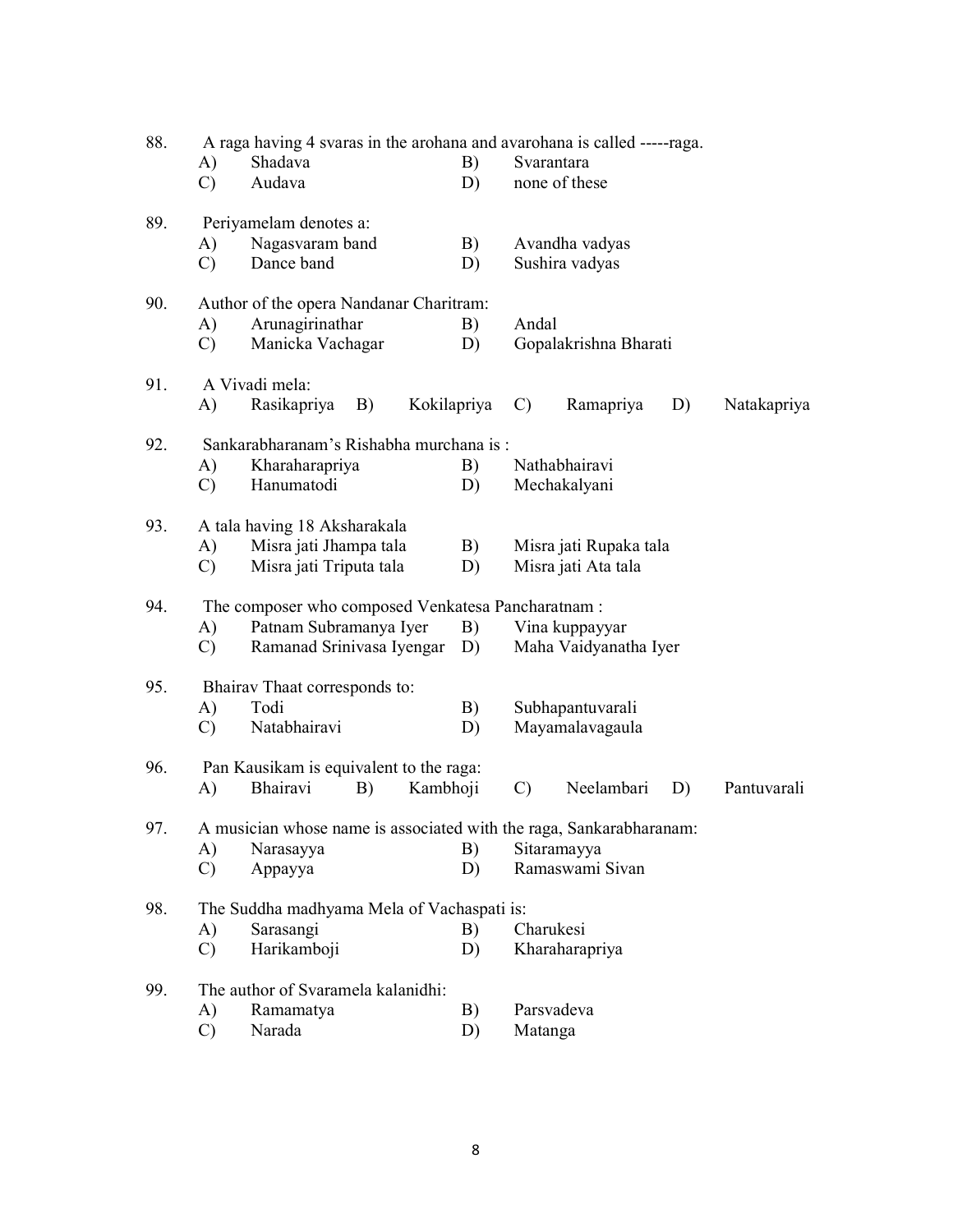| 100. | A)                              | The value of Purna sruti:<br>25/24                                                                                                             | B) | 256/243 |          | $\mathcal{C}$ )         | 45/27                                 | D) | 81/80 |
|------|---------------------------------|------------------------------------------------------------------------------------------------------------------------------------------------|----|---------|----------|-------------------------|---------------------------------------|----|-------|
| 101. | A)<br>$\mathcal{C}$             | Chyuta Panchama madhyama figures in the raga:<br>Begada<br>Varali                                                                              |    |         | B)<br>D) | Kalyani                 | Sankarabharanam                       |    |       |
| 102. | A)                              | The serial number of the mela, Dhatuvardhani:<br>69                                                                                            | B) | 71      |          | $\mathcal{C}$           | 48                                    | D) | 54    |
| 103. | A)<br>$\mathcal{C}$             | The song Jalajanabha in Kedaragaula raga is a composition of:<br>Syama Sastri<br>Tyagaraja                                                     |    |         | B)<br>D) |                         | Muthuswami Dikshitar<br>Swati Tirunal |    |       |
| 104. | A)<br>B)<br>$\mathcal{C}$<br>D) | The composer who is known as Tanavarna margadarsi:<br>Pachimiriyam Adiyappayya<br>Tyagaraja<br>Kothavasal Venkataramayyar<br>Pallavi Seshayyar |    |         |          |                         |                                       |    |       |
| 105. | A)<br>$\mathcal{C}$             | The signature used by Veena Kuppayyar:<br>Venkatesa<br>Narada                                                                                  |    |         | B)<br>D) | Harikesa                | Gopaladasa                            |    |       |
| 106. | A)<br>$\mathcal{C}$             | Vijayaraghava Pancharatnam is composed by:<br>Gopalakrishna Bharati<br>Arunagirinathar                                                         |    |         | B)<br>D) | Tyagaraja<br>Kshetrajna |                                       |    |       |
| 107. | A)<br>$\mathcal{C}$             | The kriti, 'Sambho Mahadeva' is one among:<br>Navaratri Kritis<br>Panchalinga Sthala Kritis                                                    |    |         | B)<br>D) |                         | Navaratna Malika<br>Kovur Pancharatna |    |       |
| 108. | A)                              | The serial number of Agni-Bhu in melakarta scheme<br>17                                                                                        | B) | 16      |          | $\mathcal{C}$           | 14                                    | D) | 24    |
| 109. | A)<br>$\mathcal{C}$             | Name the raga for sa ri gu ma pa dhi nu :<br>Sankarabharanam<br>Sarasangi                                                                      |    |         | B)<br>D) |                         | Harikambhoji<br>Naganandini           |    |       |
| 110. | A)<br>$\mathcal{C}$             | Kalpita melas are mentioned by:<br>Ramamatya<br>Venkatamakhi                                                                                   |    |         | B)<br>D) | Bharata                 | Sarangadeva                           |    |       |
| 111. | A)<br>$\mathcal{C}$             | The wood which is used to make good violin:<br>Neem tree<br>Blackwood                                                                          |    |         | B)<br>D) | Maple tree              | Jack fruit tree                       |    |       |